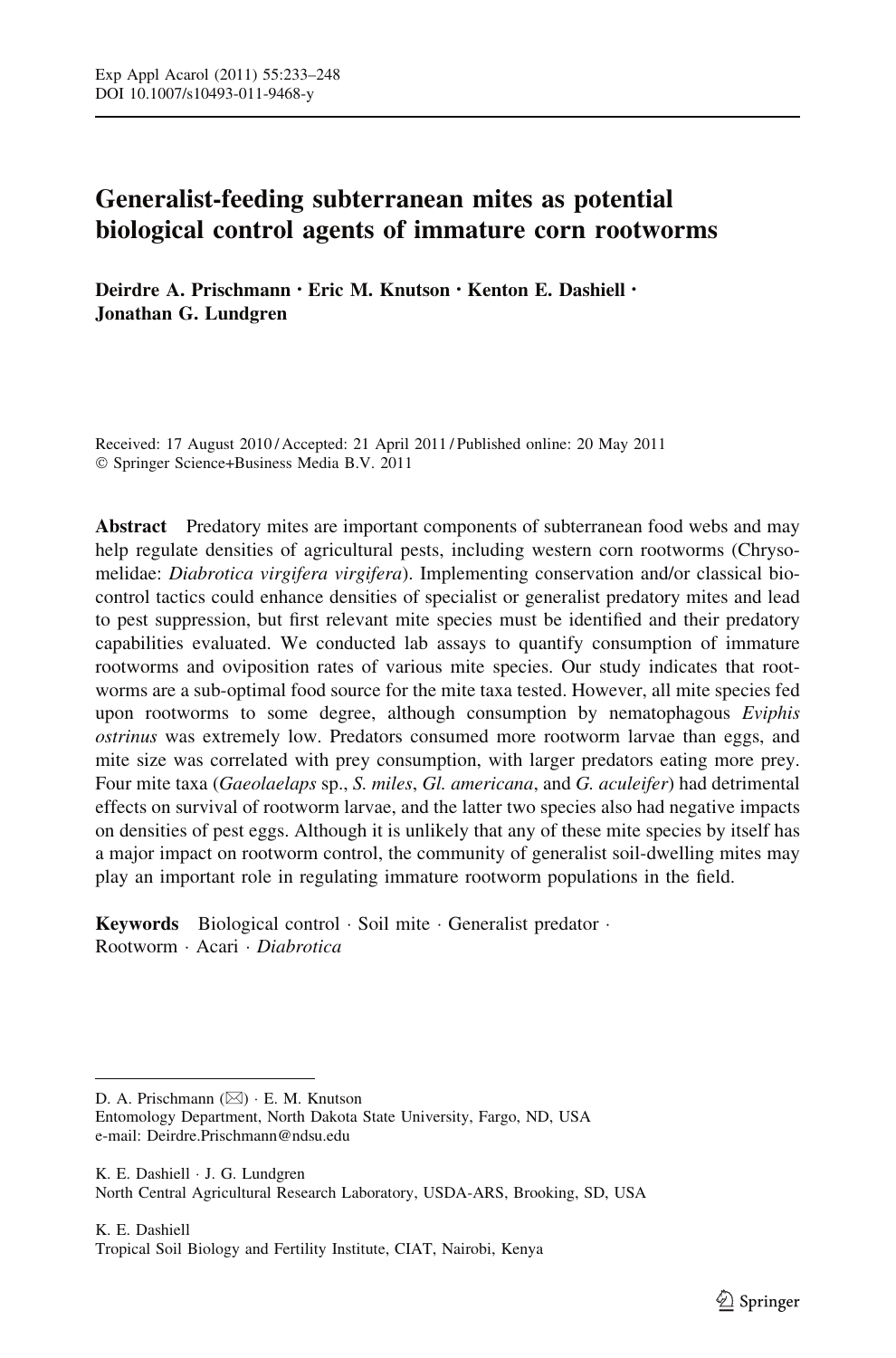# Introduction

Information on the role predatory mites play in regulating subterranean agricultural pests is limited. Soil-dwelling predatory mites have primarily been investigated for control of thrips and fungus gnats in greenhouses (Wright and Chambers [1994;](#page-15-0) Enkegaard et al. [1997;](#page-13-0) Berndt et al. [2004](#page-13-0); Wiethoff et al. [2004\)](#page-15-0), and dung flies (Axtell [1963;](#page-12-0) Rodriguez and Wade [1961;](#page-14-0) Wade and Rodriguez [1961](#page-14-0); Wallace and Holm [1983](#page-14-0)). Native soil mites are potential candidates for conservation biocontrol strategies and as bioindicators (Karg [1968;](#page-13-0) Ruf [1998](#page-14-0)) because they are intimately linked to and affected by their environment. Crop management practices (e.g. crop rotation, tillage, soil amendments, insecticide use, etc.) impact soil mite densities (Bedano and Ruf [2007](#page-13-0)), and thus can be manipulated to maximize predator densities and pest control. In addition, mites are attractive for augmentative biocontrol because they can be mass produced and some are available commercially. Before effective pest management strategies can be implemented, key predatory mite species for a particular pest management system must be identified and evaluated.

Corn rootworms (Chrysomelidae: Diabrotica spp.) are economic pests of maize throughout corn producing regions of the United States and Europe (Gray et al. [2009;](#page-13-0) Spencer et al. [2009\)](#page-14-0). The majority of damage is caused by larvae, whose feeding on root tissue disrupts several physiological processes within the plant (Riedell [1990](#page-14-0)) and can cause severe yield losses if not controlled (Sutter et al. [1990;](#page-14-0) Spike and Tollefson [1991;](#page-14-0) Godfrey et al. [1993](#page-13-0)). Current rootworm management practices include non-selective soil insecticides, crop rotation, and rootworm-specific Bt maize hybrids, but each is limited in its scope and effectiveness. Broad-spectrum insecticides applied as seed treatments, directly to the soil, and for adult rootworm control pose environmental and human health concerns, and rootworms have developed resistance to some of these chemicals (Miller et al. [2009;](#page-14-0) van Rosen and Ester [2010](#page-14-0)). Crop rotation is challenged by the proliferation of rotation-resistant rootworm strains (Krysan et al. [1984](#page-13-0); Levine et al. [2002](#page-13-0); Schroeder et al. [2005](#page-14-0)) and the widespread planting of continuous corn driven by high maize prices. Non-transgenic hybrids are desirable for use in certain situations, including refuges required for insect resistance management, organic fields, and when producers are hesitant or unable to use genetically modified organisms. The end result is that incorporating additional management tools into rootworm IPM programs will help preserve existing control strategies and increase the sustainability and profitability of maize production.

Biological control as a rootworm management tool remains poorly understood, largely because few studies have quantified how predators limit pest populations and subsequently protect crops. However, many arthropods feed on immature rootworms, including mesoand astigmatid mites (Chiang [1970;](#page-13-0) Mihm [1972](#page-14-0); Mihm and Chiang [1976](#page-14-0); Brust and House [1988,](#page-13-0) [1989](#page-13-0); Lundgren et al. [2009a](#page-13-0); Toepfer et al. [2009;](#page-14-0) Lundgren et al. [2010](#page-14-0)). Even so, virtually nothing is known about subterranean trophic interactions or the potential use of predatory mites in rootworm IPM programs. Given that mites have the potential to lower rootworm populations and could be used in both augmentative and conservation biocontrol programs, they may play a key role in existing IPM frameworks.

Our overall goal was to identify soil-dwelling predatory mites (native and commercially available species) that may be important natural enemies of immature rootworms. Specific objectives included: (1) investigating the effects of predatory mite identity and size on predation of rootworm eggs and first instar larvae, and (2) quantifying impacts of prey type (rootworm eggs, larvae, or no prey) on mite oviposition and mortality.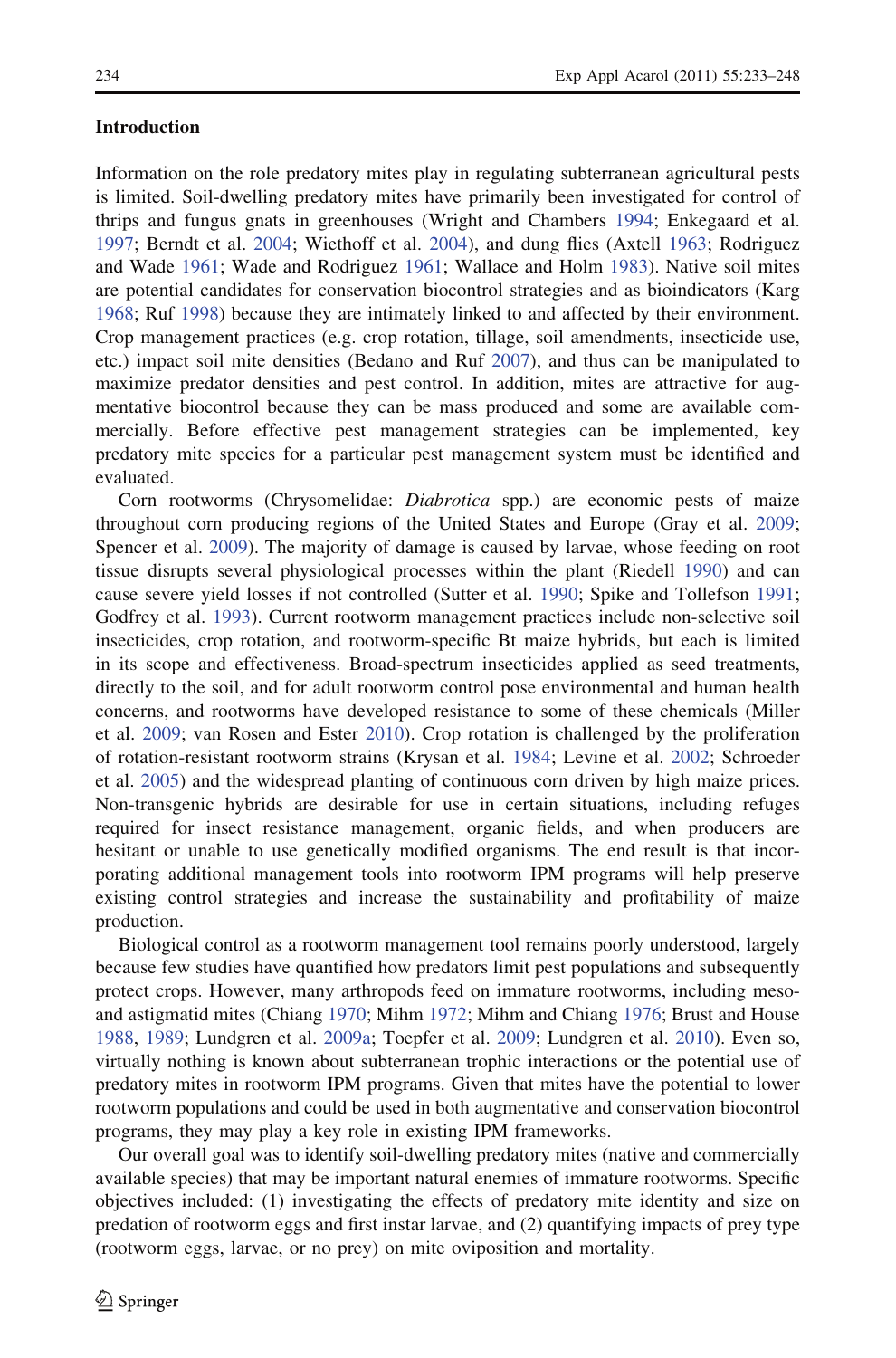# Materials and methods

Mite species used in predation experiments

We focused on two commercially available predaceous mite species and native mite species that were most numerous in our soil samples and known to be predaceous from the literature. We also examined a mite species in the nematophagous family Eviphididae  $(Mašán and Halliday 2010)$  $(Mašán and Halliday 2010)$  to explore potential artifacts of the no-choice design on predation.

The four indigenous mesostigmatid mite species used in predation experiments were: Gaeolaelaps sp. (Laelapidae), Macrocheles insignitus Berlese (Macrochelidae), Glyptholaspis (= Holostaspis) americana (Berlese) (Macrochelidae), and Eviphis ostrinus (C.L. Koch) (Eviphididae). Two species of commercially available laelapid soil mites, Gaeolaelaps (Hypoaspis) aculeifer (Canestrini) and Stratiolaelaps (Hypoaspis) miles (Berlese) (but see below), were purchased from Koppert Biological Systems (Romulus, MI, USA) and Biocontrol Network (Brentwood, TN, USA), respectively. We focused primarily on testing females (with the exception of G. aculeifer where both males and females were tested).

Representative mite specimens were mounted in Hoyer's medium on glass slides and identified using a compound microscope and relevant keys (Karg [1979;](#page-13-0) Evans and Till [1979;](#page-13-0) Hyatt and Emberson [1988](#page-13-0); Krantz and Ainscough [1990](#page-13-0); Lindquist et al. [2009;](#page-13-0) Mašán and Halliday [2010](#page-14-0)). Although we refer to *Stratiolaelaps miles* in this manuscript, our specimens were identified as Stratiolaelaps scimitus (Womersley) (Walter and Campbell [2003](#page-15-0)). And readers should note that *Gaeolaelaps* is frequently misspelled in the literature (Geolaelaps) (Halliday and Lindquist [2007](#page-13-0)).

Mite collection and culture for predation experiments

Indigenous subterranean mites used in lab assays were obtained from maize fields with a history of maize production and no or infrequent soil insecticide use near (Hankinson, ND, USA). In 2008 and 2009, top soil (30.5 cm deep) was collected using a spade and transferred to 18.9 -l plastic buckets with lids. Buckets were stored in a cooler (ca.  $5^{\circ}$ C) until processed. Berlese funnels with 25 watt bulbs were used to extract living mites into moistened plaster-lined glass jars. Soil was placed in each funnel and mites removed from collection jars using a small paintbrush after 2, 4, and 7 days. Mite species were initially separated based on physical characteristics, such as body shape, size, and coloration.

Mites were cultured in 540 ml plastic containers (Fabri-Kal, Kalamazoo MI). Rearing containers had approximately 2.5 cm of plaster of Paris (DAP®, DAP Products, Baltimore, MD, USA) in the bottom that was periodically moistened to maintain humidity. Approximately 25 g of potting soil and two to three moist cotton wicks were added to each container. Mites were transferred into rearing containers using a small paintbrush, with different species kept in separate containers. Mites were maintained on a mixed-prey diet of Collembola, nematodes, acarid mites (Astigmata), and western corn rootworm larvae (Diabrotica virgifera virgifera LeConte). Collembola and nematodes were obtained from the collected field soil, acarid mites were cultured from shipments of commercially available predatory mites, and corn rootworms were supplied by the USDA-ARS North Central Agricultural Research Lab (Brookings, SD, USA). A small amount of active dry yeast (Red Star, Lesaffre Yeast, Milwaukee, WI, USA) was added to each container in a plastic cap (7.4 ml vial lid) to sustain non-rootworm prey populations. Mites were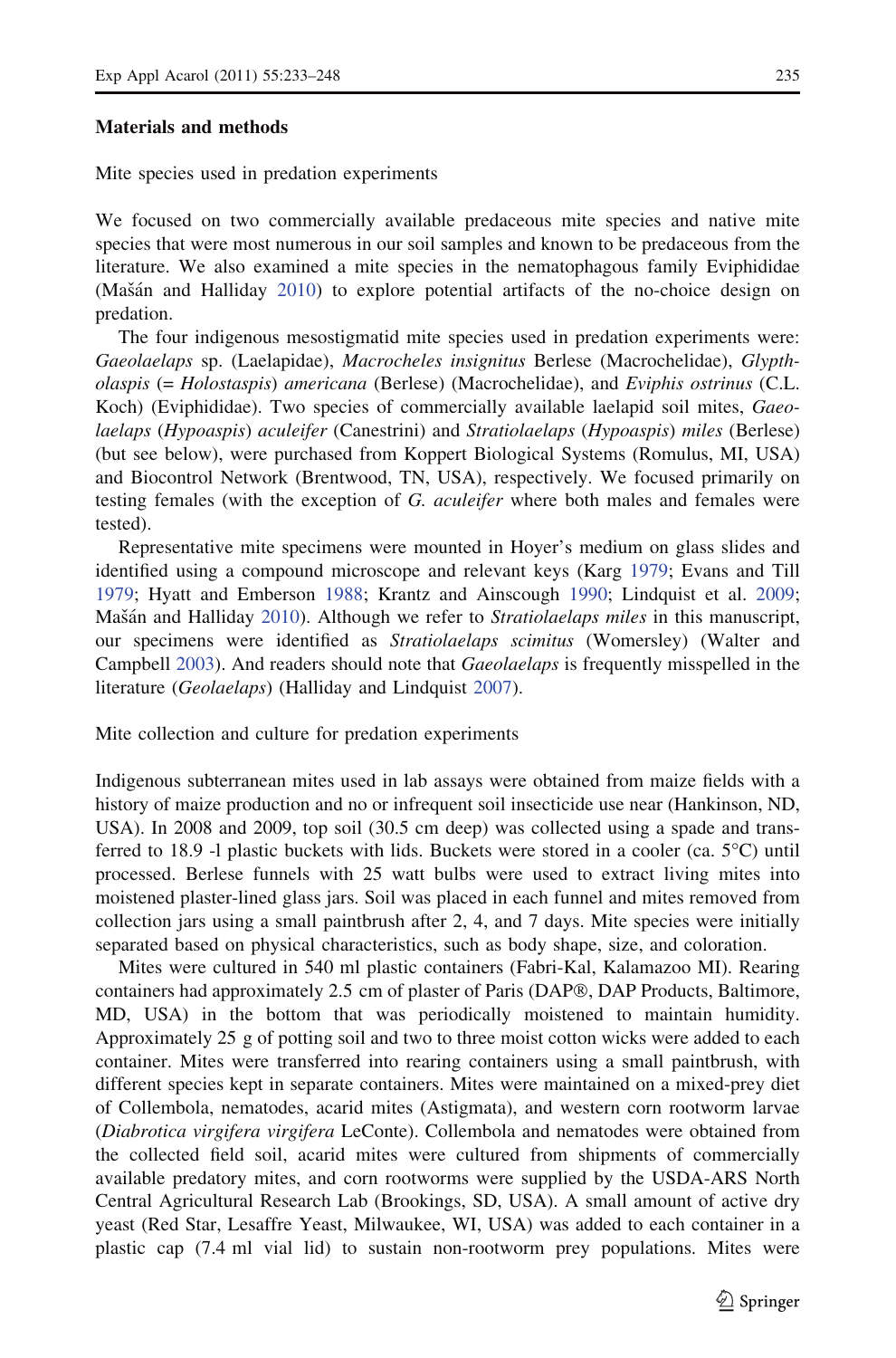periodically mounted in Hoyer's medium to confirm colony identity and purity (Karg [1979;](#page-13-0) Evans and Till [1979](#page-13-0); Hyatt and Emberson [1988](#page-13-0); Krantz and Ainscough [1990;](#page-13-0) Lindquist et al. [2009;](#page-13-0) Mašán and Halliday [2010\)](#page-14-0).

Although some species did well in culture for short periods of time (ca. 1–2 months), we were not successful in continuously rearing native mite species, in some cases due to disease. Inadequate food and environmental conditions could also have contributed to rearing issues. In addition, although we attempted to provide oviposition sites (cotton wicks, pieces of corn cobs, soil particles, holes in the plaster), we were unable to find or recover mite eggs, although mite larvae and nymphs were seen in some colonies. Therefore, most indigenous mites used in predation experiments were used within 1 week after being extracted from soil samples.

# Rootworms used in predation experiments

Non-diapausing western corn rootworm eggs were obtained weekly (USDA-ARS, Brookings, SD) and were stored at constant dark  $(25 \pm 2^{\circ}\text{C}, 40-60\% \text{ RH})$ . Eggs were separated from the soil using a 60-mesh sieve and a Büchner funnel. Unfed, first instar larvae were collected from within the original Petri dishes after eggs hatched.

# Predation experiments

Experiments were conducted in the lab in arenas consisting of 2.0 ml microtubes filled with 1.0 ml of moist plaster of Paris  $(DAP^{\circledast})$ . Background mortality (and reproduction of starved predators) was assessed using control arenas with non-fed predators ( $n = 10$ ) and rootworms in arenas without predators ( $n = 10$  for eggs and  $n = 10$  for larvae). For most predators, there were initially 20 replicates of each rootworm treatment (i.e.  $n = 20$  for eggs and larvae). Exceptions were *M. insignitus* ( $n = 8$  for all control treatments,  $n = 12$ for eggs,  $n = 16$  for larvae), *Gaeolaelaps* sp. ( $n = 8$  for all control treatments,  $n = 8$  for eggs and larvae), and *Gl. americana* ( $n = 20$  for rootworm control treatments,  $n = 40$  for larvae). Only predation of rootworm eggs was assessed for G. *aculeifer* males.

For experimental arenas, one starved mite (starved for 24–72 h) and five rootworm eggs or newly hatched, starved first instars from the same age cohort were transferred to each arena using a small paintbrush. This prey density was based on preliminary experiments, and provided predators with excess prey. Age and reproductive status of mites could not be standardized because inadequate rearing techniques forced us to use field-collected mites. Arenas were maintained in an incubator (constant darkness,  $25 \pm 2^{\circ}$ C, 40–60% RH), and a uniform amount of distilled water was added to all arenas as needed  $(5-10 \mu l)$ . Arenas were checked daily and the following recorded: number of intact eggs, live larvae, prey consumed, other (i.e. diseased eggs, hatched eggs, non-consumed dead larvae), live adult mites, and immature mites. Consumed eggs were identified based on the presence of a hole or slit and a shrunken or hollow appearance. Only diseased or consumed eggs were replaced daily. However, if any eggs exhibited signs of advanced development (larval head capsules visible beneath the chorion) or began hatching, all eggs in all arenas were immediately replaced. Larvae were considered consumed if they were shriveled or shrunken. Because predators could cause indirect larval mortality by wounding, data on dead non-consumed larvae (including diseased larvae which were pink or yellow) were collected. All larvae were replaced on a daily basis, regardless of their status. One exception was for *M. insignitus*, where larvae were not replaced daily for a period of 2 days due to a lack of experimental organisms. Immature mites were removed from arenas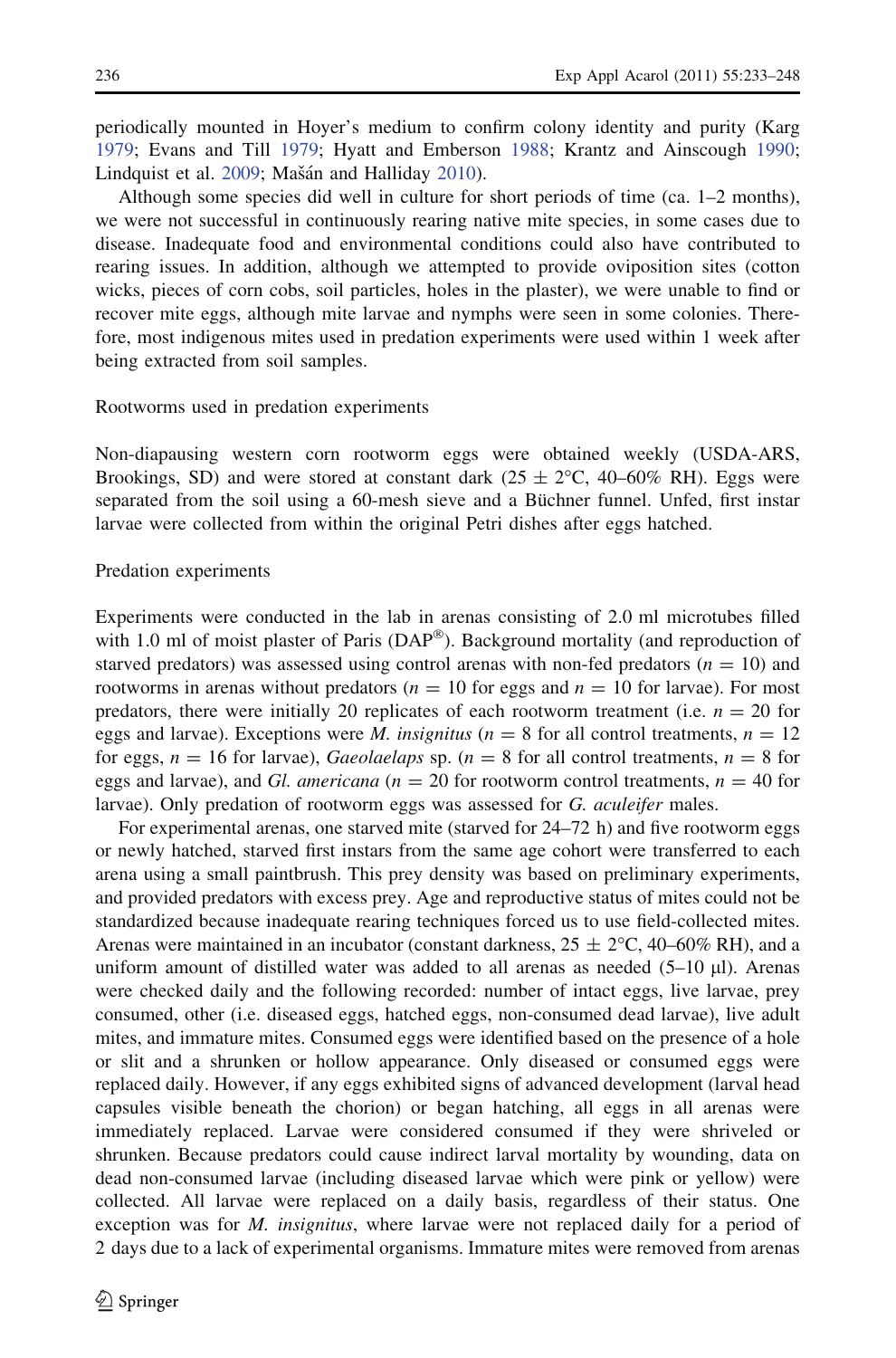immediately after detection to prevent cannibalism, although cannibalism is rare for G. aculeifer and S. miles (Berndt et al.  $2003$ ). Experiments were maintained for  $7-14$  days, depending on the mite species (Table [2](#page-10-0)).

After experiments were ended, a representative sample of mites were preserved in 70% ethanol and their sex verified by examining their ventral shields using a dissecting microscope (Evans and Till [1979](#page-13-0); Lindquist et al. [2009](#page-13-0)). In addition, mite size was quantified by measuring the length of the sclerotized dorsal shield using a compound microscope (Olympus, Model AHBT). Voucher specimens were deposited in the North Dakota State Insect Reference Collection housed in the North Dakota State University Entomology Department (Fargo, ND).

#### Statistical analysis

Because predation experiments were maintained for different lengths of time, we conducted separate analyses for each mite species. Data normality and equality of variance among groups was assessed by visual inspection and Levene's test. We used a square root  $(X + 0.5)$  transformation to normalize data distributions, and data from arenas where mites did not survive until the end of the experiment were omitted from predation and reproduction analyses.

Factorial repeated measures ANOVA was used to assess intact rootworm eggs and live rootworm larvae. Predator presence (control arena—no mite, experimental arena—mite present) and prey (rootworm eggs, larvae) were the independent variables and density of undamaged rootworms was the dependent variable (intact, non-diseased eggs and live larvae). P-values were adjusted using the Greenhouse-Geisser statistic to correct for sphericity violations (SYSTAT Software  $2007$ ). If time  $\times$  treatment interactions were significant, a profile analysis was done for each time period. For analyses of undamaged (intact or live rootworms), because our primary interest was examining effects of predator presence on rootworm density (i.e. comparing control arenas with no mites and experimental arenas with mites), we conducted separate analyses for rootworm eggs and larvae on each date using Games-Howell tests, which do not require balanced designs or equal variance between groups (Games and Howell [1976](#page-13-0); SYSTAT).

When assessing predation, rootworm life stage (egg, larva) was the independent variable, and prey consumed (eaten) was the dependent variable. When assessing mite reproduction, rootworm treatment (no prey, rootworm eggs, rootworm larvae) was the independent variable and mite immatures produced was the dependent variable. For predation and reproduction analyses, if *time*  $\times$  *treatment* interactions were significant, a profile analysis was done at each time period using Kruskal–Wallis (reproduction analyses only) and/or Games-Howell tests. When the presence of zeros precluded the use of repeated measures ANOVA (e.g. few rootworms were eaten or few mite immatures produced during the course of the experiment), data from each time period was analyzed using Kruskal–Wallis (reproduction analyses only) and/or Games-Howell tests.

Kaplan–Meier nonparametric survival analysis and the log-rank (Mantel–Haenszel) test were used to investigate treatment effects on mite survival (SYSTAT). Arena designation was the independent stratification variable (control with mite only, mites and rootworm eggs, mites and rootworm larvae) and days alive was the survival variable. Because experiments ran for different lengths of time, data for each mite species was analyzed separately.

Correlations between mean mite size (i.e. length of the dorsal shield) and mean number of rootworm prey (eggs or larvae) eaten per day over the duration of the experiment were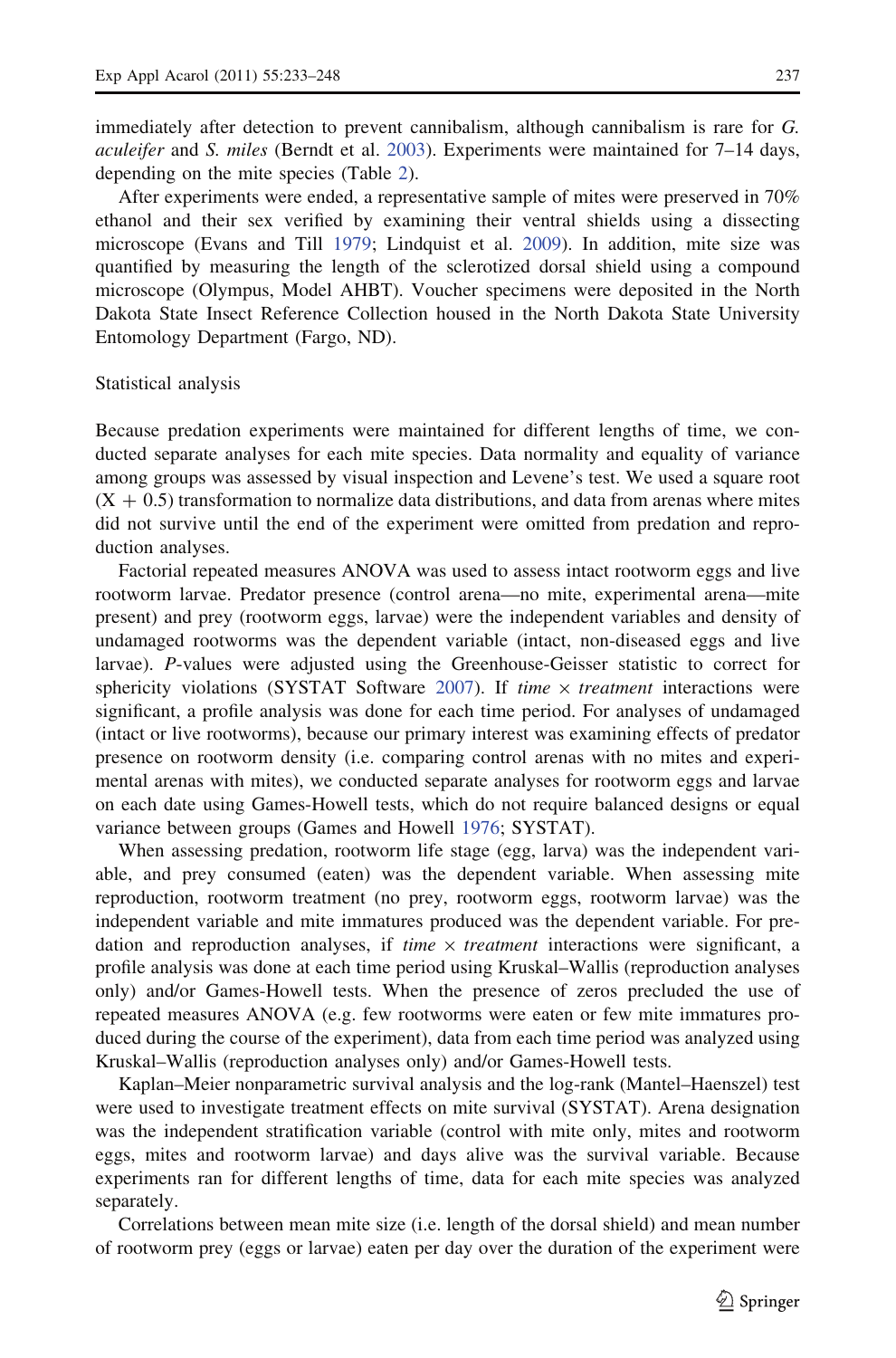examined using Pearson's correlation coefficients and Barlett's Chi-square statistic (SY-STAT). Data from G. *aculeifer* males were only used in correlations with rootworm eggs, as no experiments using rootworm larvae were performed.

# **Results**

Because of limitations in availability of experimental organisms, developmental stage of rootworm eggs and quality of larvae varied to some degree over the course of each experiment. This caused the density of live rootworms in both control and experimental tubes to periodically decrease (e.g. G. *aculeifer*  $\neq$  day 5 and E. *ostrinus* day 3, Fig. [1\)](#page-6-0) due to egg hatching and/or enhanced larval death likely due to starvation. However, differences in densities of rootworm prey between control and experimental arenas can be attributed to the presence of predators (prey consumption and mortality from wounding). Incidence of the other causes of mortality (hatched or diseased eggs, larvae drown in condensation or dying from starvation) on each date were comparable between control and experimental arenas since they were provisioned with prey from similar age cohorts.

For all other mite taxa, regardless of variations in prey development or quality, effects of treatments on density of live rootworms (intact eggs and live larvae) were not consistent through time, as evidenced by significant *time*  $\times$  *treatment* interactions (Table [1\)](#page-7-0).

Throughout the Gaeolaelaps sp. experiment, densities of intact eggs were relatively stable in both control and experimental arenas, although impacts of predator presence on densities of live rootworm larvae was not consistent, leading to a significant time  $\times$ *mite*  $\times$  *prey* interaction (Table [1\)](#page-7-0). Densities of intact rootworm eggs were similar between control and experimental arenas on all relevant dates (i.e. days when intact egg densities were below the maximum of  $n = 5$ ) ( $P > 0.055$ ; Fig. [1\)](#page-6-0). There were significantly fewer live larvae when mites were present on day 2 ( $P = 0.020$ ) and day 10 ( $P = 0.012$ ), which is likely due to mortality from wounding, as no larvae were eaten on those days (Fig. [2a](#page-8-0)). Gaeolaelaps sp. did not consume any rootworm eggs and ate few rootworm larvae per day  $(0.13 \pm 0.04)$  across the entire experiment; Fig. [2](#page-8-0)a). The number of rootworm larvae consumed was only statistically higher than eggs eaten on day 4 ( $P = 0.042$ ). This mite species did not reproduce at all, regardless of experimental treatment (Fig. [2b](#page-8-0)).

For *M. insignitus*, regardless of predator treatment, densities of intact rootworm eggs were relatively stable while densities of live rootworm larvae varied through time, leading to a significant time  $\times$  prey interaction (Table [1\)](#page-7-0). There was consistently no effect of predator presence on intact/live rootworms (time  $\times$  mite  $\times$  prey, P = 0.831; time  $\times$  mite,  $P = 0.678$ ). Thus, when examining each date separately, there were no significant differences in densities of intact rootworm eggs or live larvae between control and experimental arenas for all relevant dates (eggs,  $P > 0.055$ ; larvae,  $P > 0.055$ ). Macrocheles insignitus did not consume any rootworm eggs and ate an average of  $0.13 \pm 0.06$  rootworm larvae per day (Fig. [2a](#page-8-0)). However, there were no statistically significant differences in densities of rootworm eggs and larvae eaten on any day ( $P > 0.055$ ). Macrocheles insignitus reproduced to a limited degree in arenas provisioned with rootworm larvae  $(0.03 \pm 0.02$  $(0.03 \pm 0.02$  immatures per day on average; Fig. 2b). However, there were no statistically significant differences among treatments (day 4, Kruskal–Wallis  $H = 2.431$ ,  $P = 0.297$ ; day 7,  $H = 1.333$ ,  $P = 0.513$ ).

Densities of live rootworm larvae in arenas with Glyptholaspis americana increased over time, while changes in densities of larvae in control tubes and rootworm eggs in both arenas types were not as dramatic, leading to a significant time  $\times$  mite  $\times$  prey interaction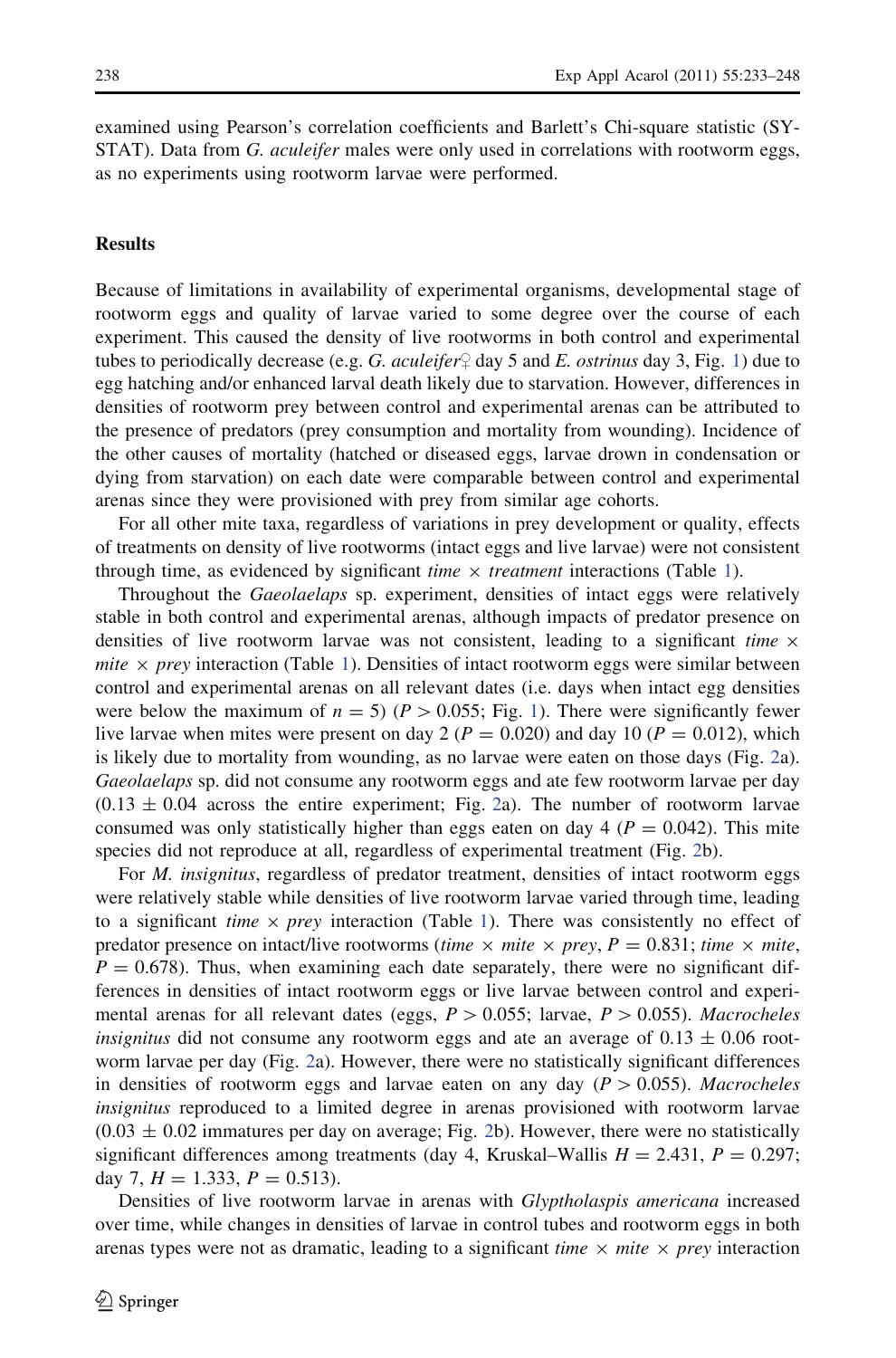<span id="page-6-0"></span>Fig. 1 Mean densities (±SEM) of intact rootworm eggs and live rootworm larvae over time in arenas with and without predatory mites



(Table [1](#page-7-0)). For most of the experiment, densities of intact eggs were significantly lower when *Gl. americana* was present (day 1,  $P < 0.001$ ; day 3,  $P = 0.021$ ; day 4,  $P = 0.029$ ; day 5,  $P = 0.014$ ; day 6,  $P = 0.004$ ; day 7,  $P = 0.008$ ; days 8-10,  $P > 0.055$ ; Fig. 1). On

 $\hat{2}$  Springer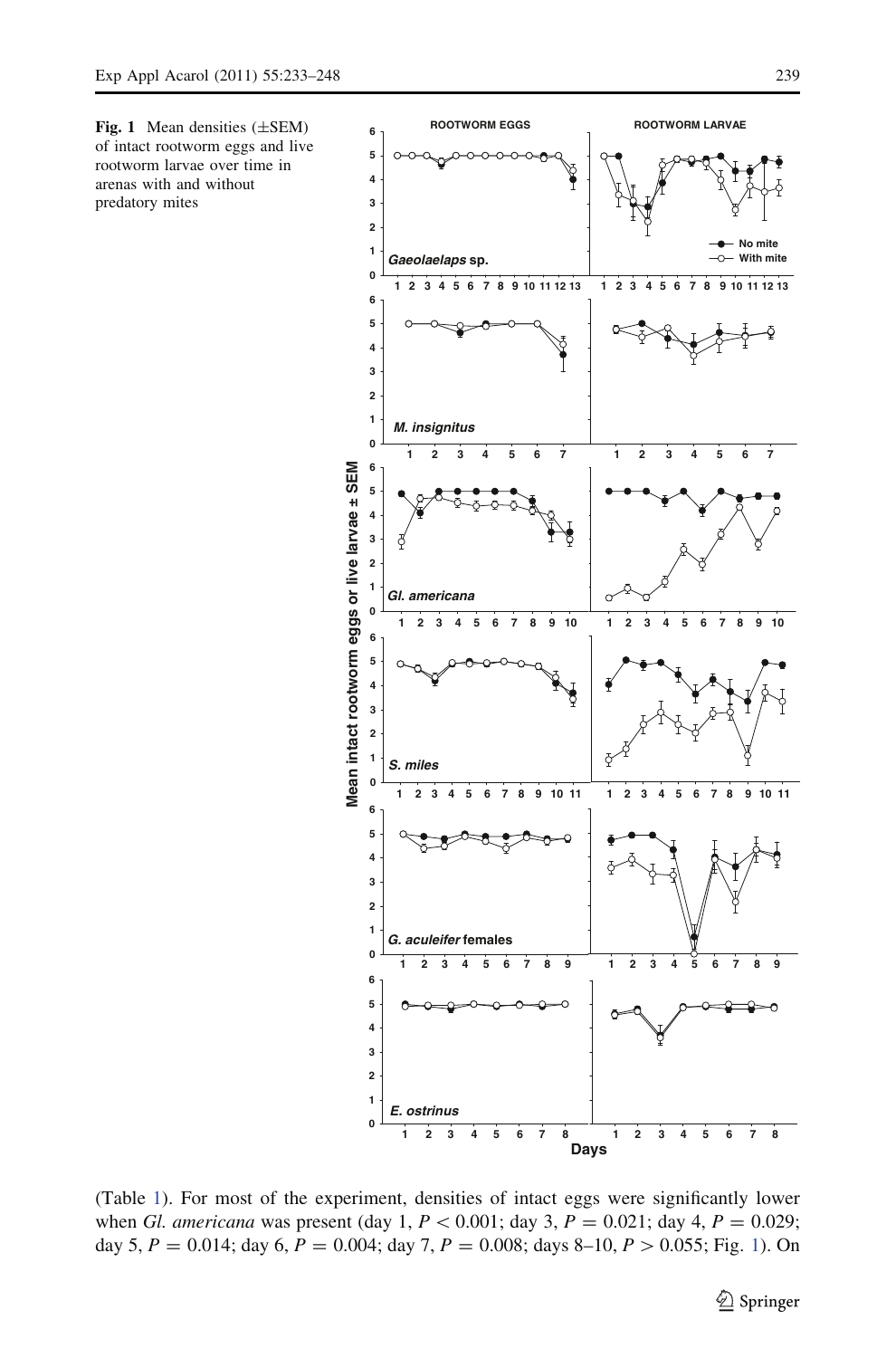|                                                  | Mite species |               |               |          |                           |             |  |  |
|--------------------------------------------------|--------------|---------------|---------------|----------|---------------------------|-------------|--|--|
|                                                  | Gaeolaelaps  | M. insignitus | Gl. americana | S. miles | G. aculeifer $\mathcal Q$ | E. ostrinus |  |  |
| Time <sup>a</sup>                                | < 0.001      | 0.174         | < 0.001       | 0.004    | < 0.001                   | < 0.001     |  |  |
| Time $\times$ mite <sup>a</sup>                  | 0.031        | 0.678         | < 0.001       | 0.049    | 0.218                     | 0.702       |  |  |
| Time $\times$ prey <sup>a</sup>                  | 0.002        | 0.041         | < 0.001       | < 0.001  | < 0.001                   | < 0.001     |  |  |
| Time $\times$ mite<br>$\times$ prey <sup>a</sup> | 0.027        | 0.831         | < 0.001       | 0.046    | 0.224                     | 0.864       |  |  |

<span id="page-7-0"></span>Table 1 P values from factorial repeated-measures analyses investigating mite presence (mite) and rootworm life stage (*prey*) on intact rootworm eggs and live larvae

<sup>a</sup> P-values adjusted using the Greenhouse-Geisser statistic

day 2, densities of intact eggs were significantly lower when mites were absent  $(P = 0.051)$ . This was because the previous day mature eggs had erroneously not been replaced in control arenas, whereas experimental arenas had been provisioned with new eggs. With the exception of day  $8 (P = 0.065)$ , densities of live larvae were significantly lower when Gl. americana was present (days 1–7 and 9,  $P < 0.001$ ; day 10,  $P = 0.004$ ; Fig. [1\)](#page-6-0). Glyptholaspis americana frequently consumed rootworm immatures, although the number of rootworm eggs versus larvae consumed was not consistent throughout the experiment (time  $\times$  prey, P  $\lt$  0.001; time, P  $\lt$  0.001; Fig. [2a](#page-8-0)). Initially, Gl. americana ate significantly more rootworm larvae than eggs (days  $1-4$  and 9,  $P < 0.001$ ; day 5,  $P = 0.005$ ; day 6,  $P = 0.003$ ), but this changed towards the end of the experiment (day 7,  $P = 0.065$ ; day 8,  $P = 0.772$ ; day 10,  $P = 0.486$ ). On average, *Gl. americana* consumed more rootworm eggs (0.61  $\pm$  0.09) and larvae (1.56  $\pm$  0.08) per day than any other mite species (Fig. [2](#page-8-0)a). Even so, the average number of Gl. americana immatures produced per day was low in arenas with rootworm eggs  $(0.06 \pm 0.02)$  and larvae  $(0.08 \pm 0.02)$ . Starved mites did not reproduce, and there were no significant differences in densities of Gl. americana immatures among treatments on any day ( $P > 0.055$ ).

The impact of S. miles presence on densities of live rootworm larvae was not constant through time, although this was not the case for intact rootworm eggs, leading to a significant time  $\times$  mite  $\times$  prey interaction (Table 1). There were no significant differences in the density of intact rootworm eggs between control and experimental arenas (all days,  $P > 0.055$ ; Fig. [1\)](#page-6-0). With the exception of day 8 ( $P = 0.320$ ), densities of intact larvae were always significantly lower when S. miles was present (days  $1-3$  and  $5$ ,  $P < 0.001$ ; days 4, 7, 9,  $P = 0.001$ ; days 6, 10,  $P = 0.004$ ; day 11,  $P = 0.022$ ). With the exception of day 8 ( $P = 0.320$ ), S. miles consistently ate significantly more rootworm larvae per day  $(0.75 \pm 0.09)$  on average) than eggs  $(0.17 \pm 0.03)$  on average) (time  $\times$  prey, P = 0.095; *time,*  $P = 0.337$ ; days 1–3 and 5,  $P < 0.001$ ; days 4, 7, 9,  $P = 0.001$ ; days 6, 10,  $P = 0.004$ ; day 11,  $P = 0.022$  $P = 0.022$  $P = 0.022$ ; Fig. 2a). Starved S. miles did not reproduce. Average S. *miles* reproduction over the entire experiment was highest when arenas were provisioned with rootworm larvae (0.28  $\pm$  0.09), followed by rootworm eggs (0.04  $\pm$  0.02). However, differences were only significant on day 2 (Kruskal–Wallis  $H = 9.257$ ,  $P = 0.010$ ) and day 3 ( $H = 11.894$ ,  $P = 0.003$ ) (days 1 and 4–11,  $P > 0.055$ ; Fig. [2](#page-8-0)b). On day 2 and 3, S. *miles* reproduction was significantly higher in arenas with rootworm larvae compared to eggs (day 2,  $P = 0.039$ ; day 3,  $P = 0.017$ ) and no prey (day 2,  $P = 0.025$ ; day 3,  $P = 0.017$ .

The repeated measures analysis indicated that G. aculeifer  $\varphi$  had a consistent impact on densities of intact rootworm eggs and live rootworm larvae (time  $\times$  mite, P = 0.613;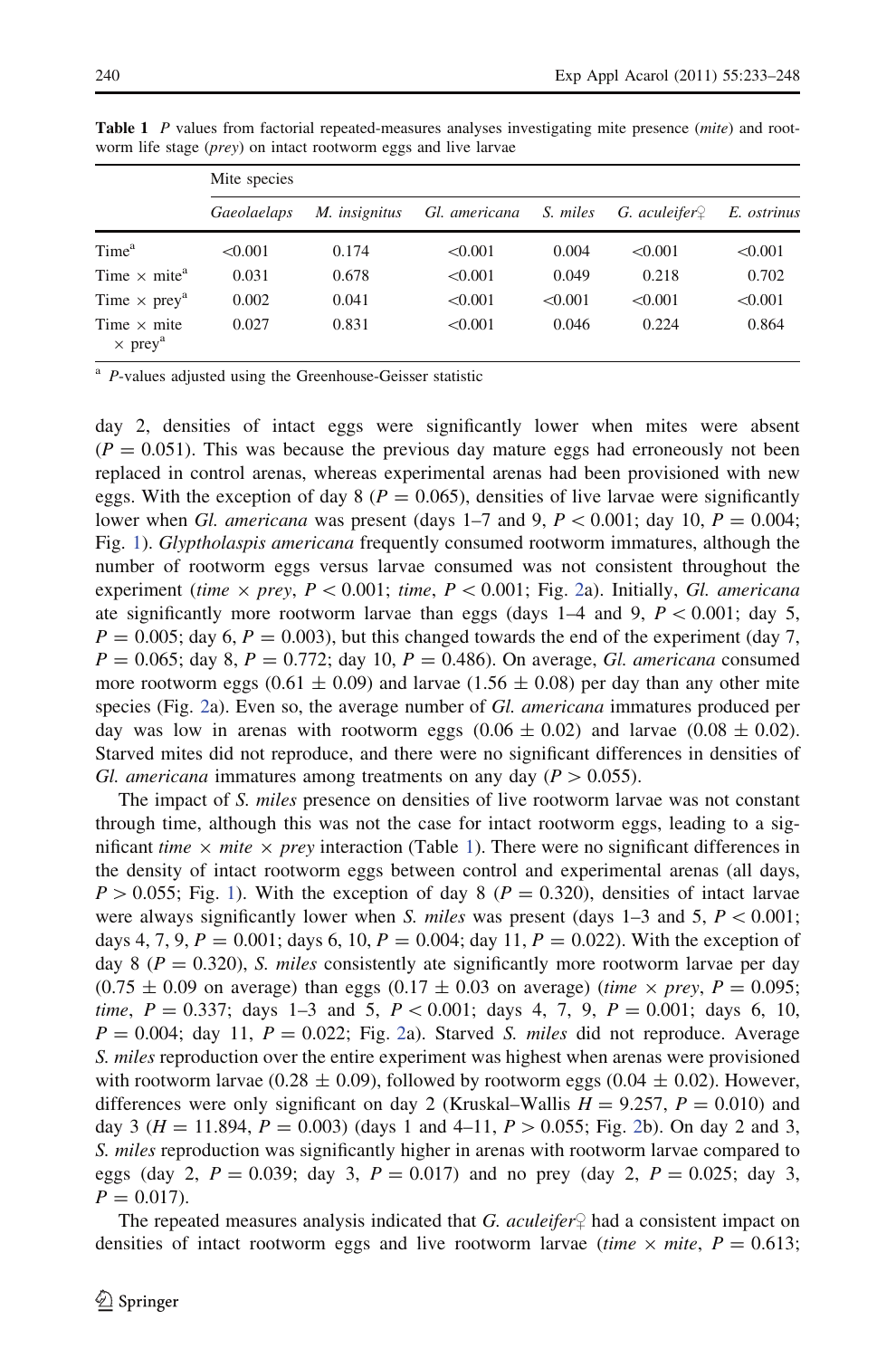<span id="page-8-0"></span>

Fig. 2 a Mean densities  $(\pm$ SEM) of rootworm eggs and larvae eaten by predatory mites over time, **b** Mean densities (±SEM) of mite immatures produced over time in arenas with different prey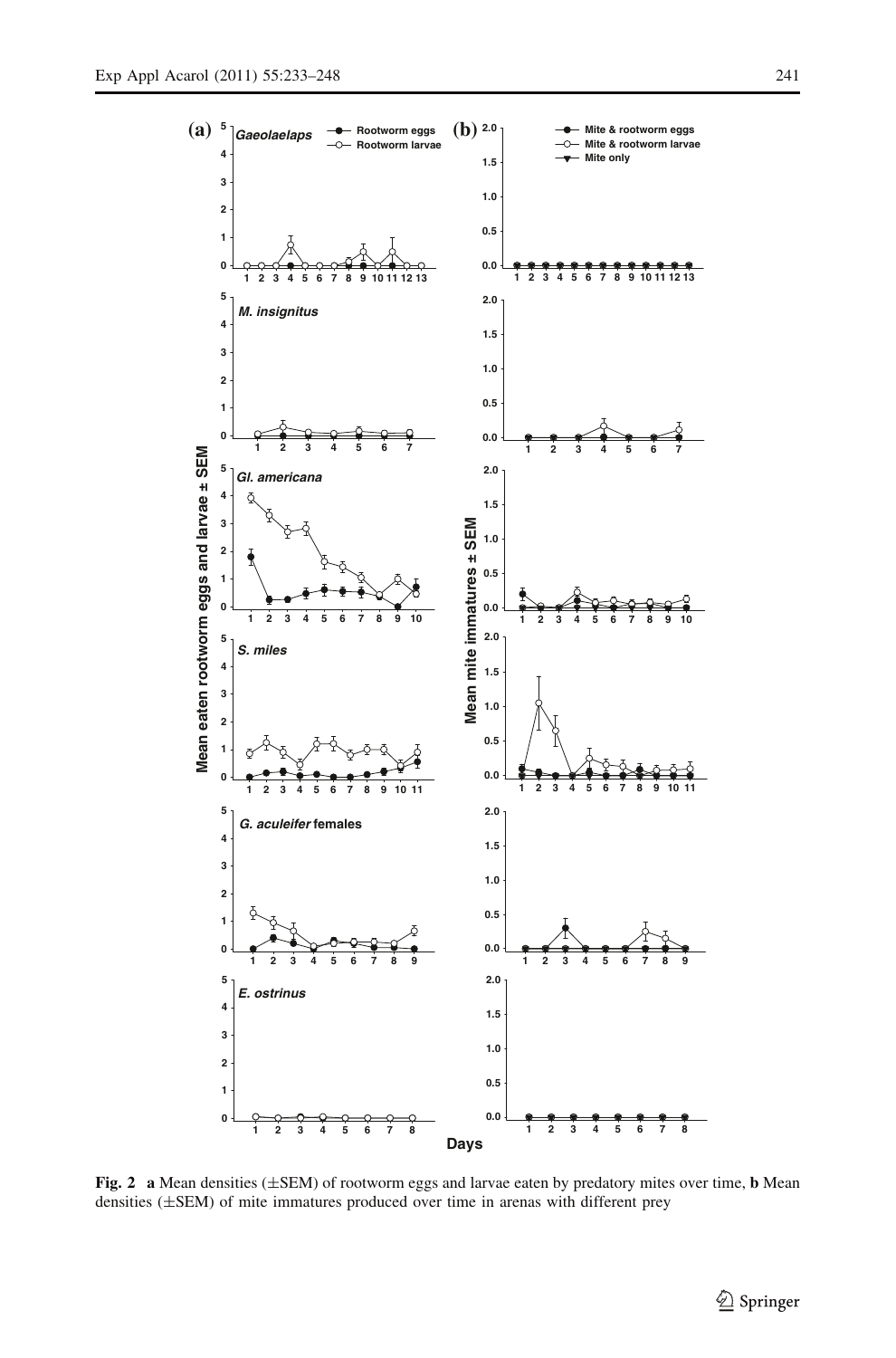time,  $P = 0.021$ ), although the impact of prey identity was not uniform, with densities of intact eggs and live larvae varying from the maximum  $n = 5$  (time  $\times$  prey, P < 0.001; Fig. [1\)](#page-6-0). During the subsequent profile analysis, densities of intact eggs were only significantly lower in arenas with mites on day 2 ( $P = 0.017$ ) and day 6 ( $P = 0.041$ ). On most days, densities of live larvae were significantly lower when G. aculeifer  $\varphi$  were present, especially at the start of the experiment (day 1 and 3,  $P = 0.002$ ; day 2,  $P = 0.001$  $P = 0.001$ ; day 4,  $P = 0.035$ ; day 7,  $P = 0.052$ ; remaining days,  $P > 0.055$ ; Fig. 1). Quality of rootworm larvae was substantially reduced in both control and experimental arenas on day 5. The effect of prey identity on rootworms consumed by G. aculeifer  $\mathcal Q$  was not consistent over time. Gaeolaelaps aculeifer $\varphi$  ate significantly more rootworm larvae than eggs at the beginning and end of the experiment (time  $\times$  mite,  $P \lt 0.001$ ; time,  $P \lt 0.001$ ; day 1,  $P \lt 0.001$ , day 2,  $P = 0.066$ , day 9,  $P = 0.001$ , days 3-8,  $P > 0.055$ ; Fig. [2a](#page-8-0)). When averaged across dates, G. aculeifer  $\varphi$  consumed 0.51  $\pm$  0.07 rootworm larvae versus  $0.13 \pm 0.03$  rootworm eggs per day. Reproduction by G. aculeifer  $\varphi$  was extremely limited, and there was no significant effect of prey treatment on production of mite immatures on any relevant date ( $P > 0.055$ ; Fig. [2b](#page-8-0)). When averaged for the entire experiment, G. aculeifer<sup>1</sup> produced  $0.12 \pm 0.05$  immatures per day in arenas with rootworm eggs and  $0.04 \pm 0.02$  in arenas with rootworm larvae. Starved G. aculeifer did not reproduce.

With regard to G. aculeifer  $\zeta$ , we only conducted experiments using rootworm eggs due to a lack of experimental organisms. Throughout the experiment, there was no significant impact of predator presence on the density of intact rootworm eggs (time  $\times$  mite,  $P = 0.613$ ; time,  $P = 0.021$ ; mite, all dates,  $P > 0.055$ ; data not shown), and G. aculeifer  $\delta$ did not consume any rootworm eggs (data not shown).

For *E. ostrinus*, the variation in quality of rootworm larvae on day 3 (Fig. [1](#page-6-0)) led to a significant *time*  $\times$  *prey* interaction (Table [1](#page-7-0)). However, this interaction became non-significant when this date was removed from the analysis (*time*  $\times$  *mite*  $\times$  *prey, P* = 0.753; time  $\times$  prey,  $P = 0.110$ ; time  $\times$  mite,  $P = 0.517$ ; time,  $P = 0.059$ ), and so data were combined among dates. Overall, between control and experimental arenas there were no significant differences in mean density of intact rootworm eggs (no mite,  $4.94 \pm 0.03$ ; with mite, 4.96  $\pm$  0.02; P = 0.449) or live rootworm larvae (no mite, 4.68  $\pm$  0.06; with mite, 4.66  $\pm$  0.06; P = 0.833). Eviphis ostrinus consumed few rootworms per day, regardless of prey life stage (eggs,  $0.01 \pm 0.01$ ; larvae  $0.02 \pm 0.01$  $0.02 \pm 0.01$  $0.02 \pm 0.01$ ;  $P = 0.643$ ; Fig. 2a), and no females in any arenas laid eggs (Fig. [2](#page-8-0)b).

There were no significant differences in mite survival among prey treatment (no prey, rootworm eggs, rootworm larvae) for most mite species (Table [2](#page-10-0)). All G. aculeifer  $\varphi$  and  $\varphi$ survived until the end of the experiment. Survival of *Gaeolaelaps* sp. was significantly lower in arenas with rootworm larvae compared to controls with no prey ( $\chi^2 = 6.882$ ,  $P = 0.009$ ) and rootworm eggs ( $\chi^2 = 6.882, P = 0.009$ ).

Glyptholaspis americana had the longest dorsal shield ( $n = 10, 1.173 \pm 0.076$  mm), followed by S. miles  $(n = 18, 0.656 \pm 0.007 \text{ mm})$ , G. aculeifer  $(n = 48,$  $0.648 \pm 0.005$  mm), G. aculeifer  $\zeta$  ( $n = 30, 0.515 \pm 0.004$  mm), E. ostrinus ( $n = 50$ ,  $0.470 \pm 0.004$  mm), Gaeolaelaps sp. ( $n = 1$ , 0.435 mm; non-voucher specimens were disposed of accidentally) and M. insignitus ( $n = 11$ , 0.434  $\pm$  0.015 mm). There was a significant correlation between the length of a mite's dorsal shield (i.e. mite size) and the mean amount of rootworm prey consumed daily during the duration of the experiment (rootworm eggs,  $P \le 0.001$ ; rootworm larvae,  $P = 0.001$ ; Fig. [3](#page-10-0)). The longer the dorsal shield (i.e. the larger the mite), the more rootworm prey was consumed.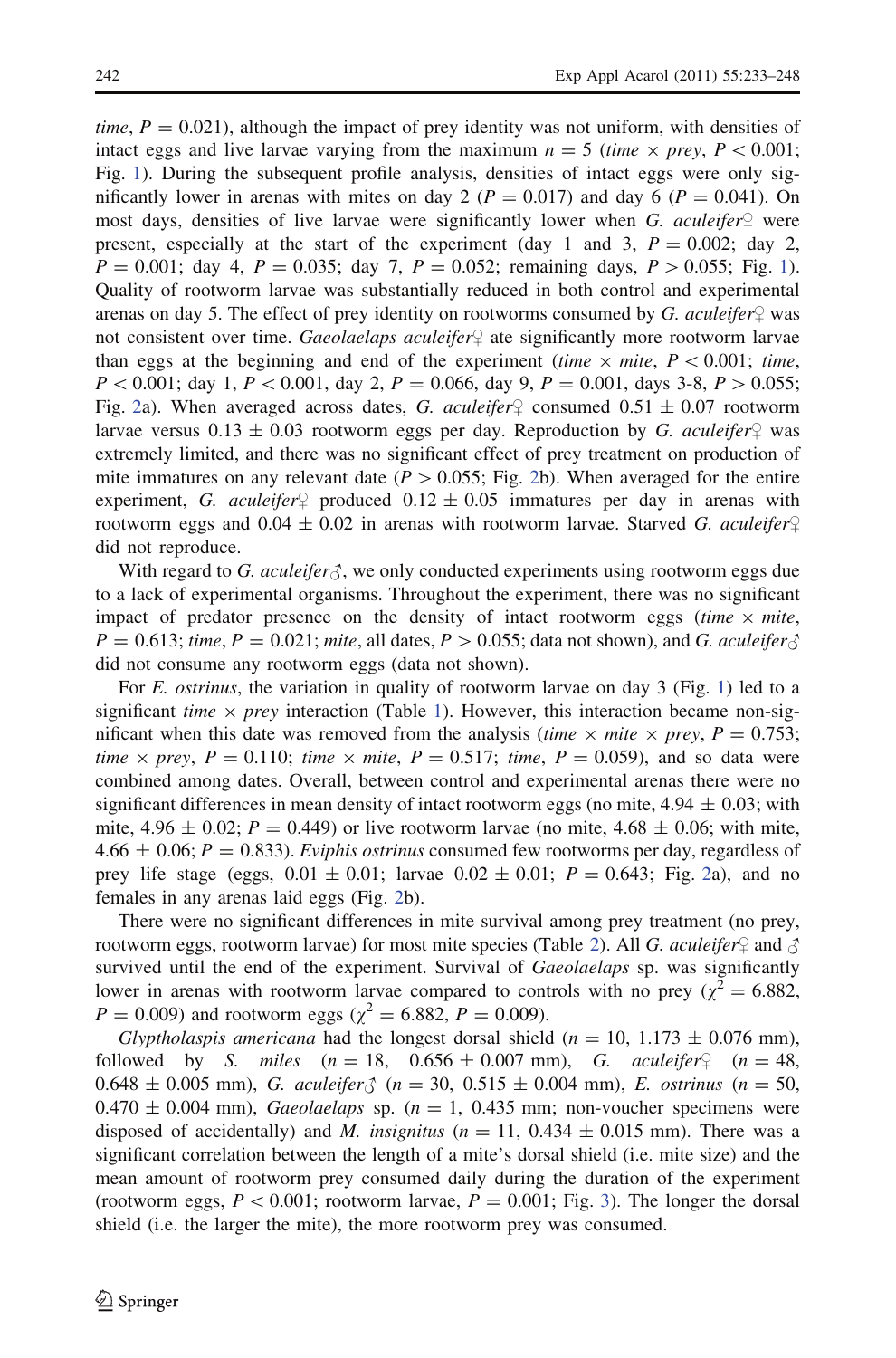| Species                                 | Length of<br>experiment (days) | % of mites surviving to<br>the end of experiment |                  |                    | Chi-square<br>statistic | $P$ value    |
|-----------------------------------------|--------------------------------|--------------------------------------------------|------------------|--------------------|-------------------------|--------------|
|                                         |                                | No<br>prey                                       | Rootworm<br>eggs | Rootworm<br>larvae |                         |              |
| Gaeolaelaps sp. <sup>a</sup>            | 13                             | 87.5                                             | 100              | 37.5               | 13.159                  | 0.001        |
| M. insignitus $a$                       | 7                              | 83.3                                             | 61.5             | 56.3               | 0.961                   | 0.618        |
| Gl. americana <sup>a</sup>              | 10                             | 77.7                                             | 70.0             | 87.5               | 2.993                   | 0.224        |
| S. miles <sup>b</sup>                   | 11                             | 30.0                                             | 45.5             | 50.0               | 0.343                   | 0.842        |
| G. aculeifer $\mathcal{Q}^{\mathbf{b}}$ | 9                              | 100                                              | 100              | 100                | $_{\rm c}$              | $\mathbf{c}$ |
| G. aculeifer $\delta^{\rm b}$           | 14                             | 100                                              | 100              | n/a                | $\mathbf{c}$            | $_{\rm c}$   |
| $E.$ ostrinus $a^a$                     | 8                              | 90.0                                             | 95.0             | 90.0               | 0.433                   | 0.805        |

<span id="page-10-0"></span>Table 2 Kaplan–Meier analysis of impact of prey on mite survival

<sup>a</sup> Indigenous field-collected species

**b** Commercially-available species

 $\epsilon$  Tests could not be run because all mites survived until the end of the experiment



Fig. 3 Correlations between mean rootworms consumed per day (averaged across the entire experiment) and mean mite dorsal shield length (mm)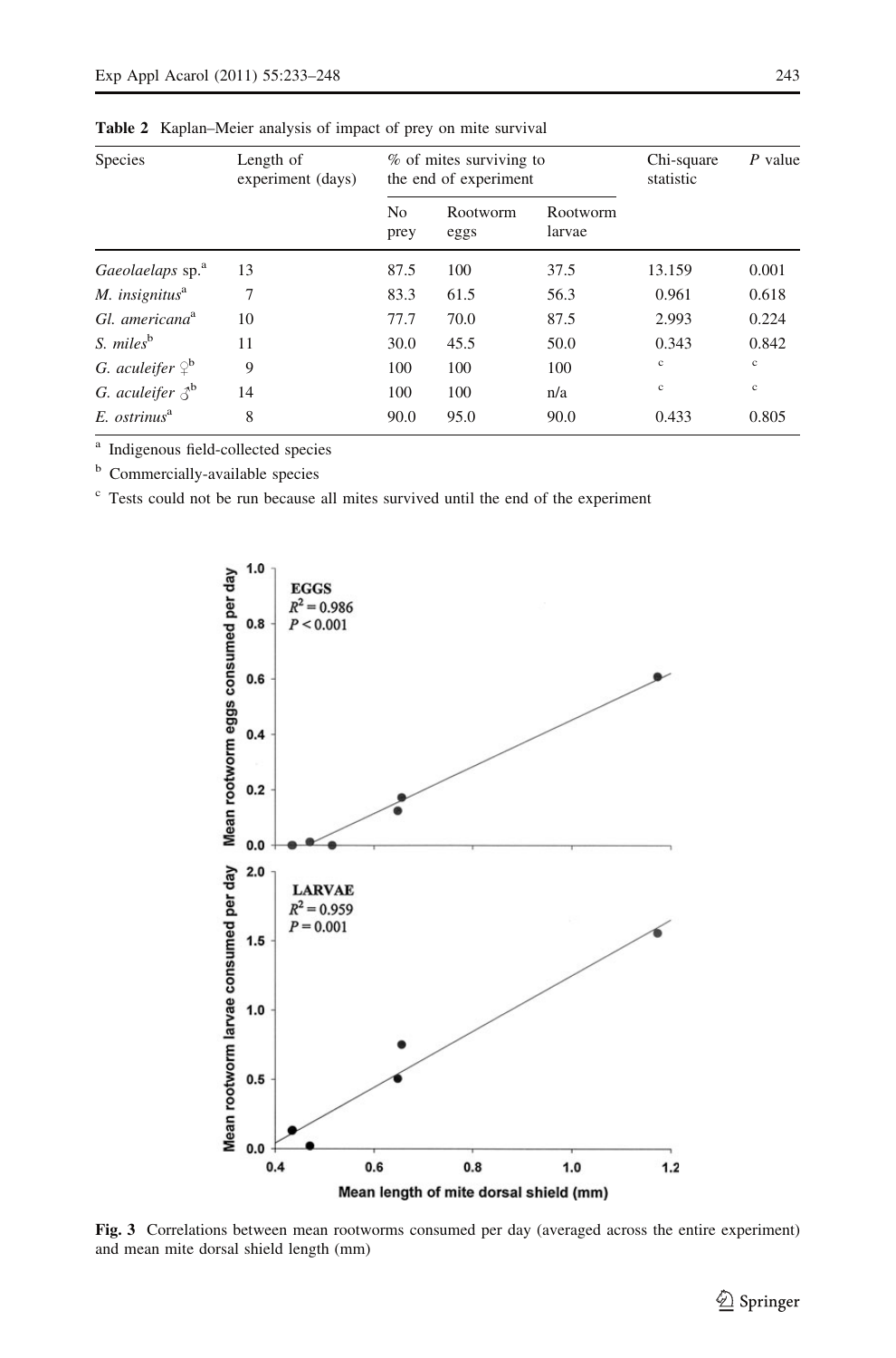## **Discussion**

Mites used in lab experiments are commonly found in soil environments, and with the exception of  $E$ , *ostrinus*, are generalist predators that feed on a variety of organisms, including nematodes, Collembola, mites, and insect larvae (Evans and Till [1979;](#page-13-0) Sardar and Murphy [1987](#page-14-0); Hyatt and Emberson [1988](#page-13-0); Moore et al. [1988](#page-14-0); Lindquist et al. [2009](#page-13-0)). Gaeolaelaps aculeifer, S. miles, and Macrocheles species have been studied for biocontrol of dung flies (Axtell [1963;](#page-12-0) Rodriguez and Wade [1961;](#page-14-0) Wade and Rodriguez [1961](#page-14-0); Krantz [1983;](#page-13-0) Wallace and Holm [1983](#page-14-0); Halliday and Holm [1987\)](#page-13-0), fungus gnat larvae (Wright and Chambers [1994\)](#page-15-0), sciarid fly larvae (Enkegaard et al. [1997\)](#page-13-0), and thrips (Berndt et al. [2004;](#page-13-0) Wiethoff et al. [2004\)](#page-15-0). Mites in the family Eviphididae (e.g. E. *ostrinus*) primarily feed on nematodes (Mašán and Halliday [2010\)](#page-14-0).

Under laboratory conditions, there were clear differences in the acceptability and suitability of rootworm eggs and larvae for the mite taxa examined. This was clearly related to predator size, with larger predators consuming more rootworm prey. Other studies have also found mite size influences predation efficacy (Messelink and van Holstein-Saj [2006](#page-14-0)). Smaller mite species rarely ate rootworm eggs, and they were infrequently consumed by mid-sized predators. Oophagous mites often have specialized chelicerae (Evans and Till [1979](#page-13-0)), and the generalist-feeders tested in this study may have been limited in their ability to penetrate the egg chorion, especially the smaller mites. Additionally, predatory mites may be more likely to attack moving prey, which has been documented for S. *miles* (Shereef et al. [1980\)](#page-14-0).

With two exceptions (i.e. M. *insignitus* and E. *ostrinus*), mite presence had a negative impact on rootworm larvae, either via successful predation events or increased larval mortality (due to wounding, facilitating pathogen entry, or enhancing starvation due to increased prey movement and/or utilization of defenses). Gaeolaelaps sp. appeared to primarily cause mortality indirectly, as this species did not consume many rootworm larvae. Glyptholaspis americana, G. aculeifer $\varphi$ , and S. miles ate the most rootworm larvae, and the nematophagous mite E. ostrinus only consumed a small number of rootworms, indicating that predation rates in our no-choice tests are likely only slightly inflated compared to the field. Initially, mean predation rates for the most effective predator (Gl. *americana*) were 3.93  $\pm$  0.17 rootworm larvae (day 1), although this steadily declined over time (day 10, 0.46  $\pm$  0.12). When averaged across the entire experiment, *S. miles* and G. aculeifer  $\varphi$  ate 0.75 and 0.51 rootworm larvae per day, respectively, which is lower than daily predation rates on similar-sized insects (fly larvae: 0.9–7.7, thrips immatures: 1.6–3.5; Wright and Chambers [1994](#page-15-0); Enkegaard et al. [1997](#page-13-0); Berndt et al. [2004\)](#page-13-0).

One reason for lower rates of mite predation on rootworm larvae could be related to prey defense mechanisms. Larval hemolymph of some *Diabrotica* spp. is sticky and has chemical properties that deter or repel predators (Wallace and Blum [1971](#page-14-0); Lundgren et al.  $2009b$ ,  $2010$ ). While observing G. aculeifer and S. miles prey upon rootworm larvae, after piercing the cuticle and beginning to feed predators would often stop and clean their chelicerae, which were ensnared in coagulated hemolymph. This type of behavior was also noticed in lab experiments with carabid beetles, spiders, and ants (Lundgren et al. [2009b](#page-13-0), [2010\)](#page-14-0). In addition, survival of *Gaeolaelaps* sp. was lower in arenas provisioned with rootworm larvae, although this was not the case for other mite species.

Rootworms supported limited reproduction of four mite species, with S. miles having the highest average oviposition rate (0.2 eggs per day). However, this reproductive rate is substantially lower than rates on other food types. With thrips as a food source, G. aculeifer and S. miles produced 2.5 and 0.8 eggs per day, respectively (Berndt et al. [2004](#page-13-0)) and the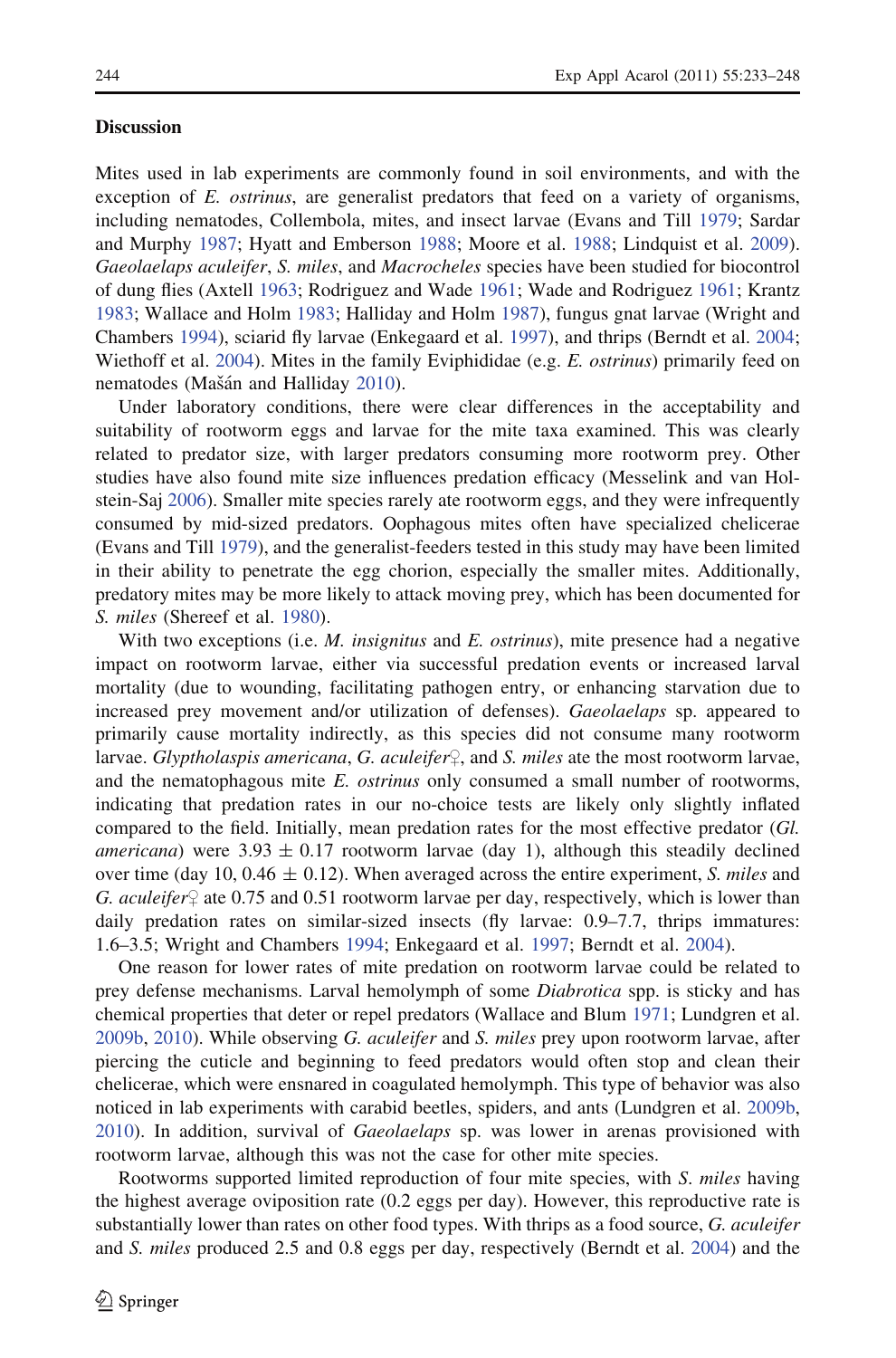<span id="page-12-0"></span>latter species laid 2–3 eggs per day with flour mites as prey (Acaridae: Acarus siro L.; Wright and Chambers [1994](#page-15-0)).

Predatory mites have previously been considered to have a minor role in rootworm biocontrol because of their polyphagous feeding habits (Kuhlmann and van der Burgt [1998](#page-13-0)). However, although they utilize numerous food sources, generalist predators can contribute to pest suppression (Chang and Kareiva [1999](#page-13-0); Symondson et al. [2002\)](#page-14-0), including generalist mites (McMurtry [1992;](#page-14-0) Prischmann et al. [2006;](#page-14-0) Beaulieu and Weeks [2007](#page-13-0)), especially when conservation tactics increase their densities within cropping systems (Lundgren and Fergen [2010](#page-13-0)). The literature indicates that a variety of arthropods consume immature rootworms, including astigmatid and mesostigmatid mites (Mihm [1972](#page-14-0); Mihm and Chiang [1976;](#page-14-0) Brust and House [1988,](#page-13-0) [1989](#page-13-0); Lundgren et al. [2009a](#page-13-0); Toepfer et al. [2009\)](#page-14-0). In field studies, Chiang ([1970\)](#page-13-0) calculated that mite predation (Laelapidae) reduced adult rootworm emergence by 20%, which increased to 63% after amending the soil with manure. Further studies revealed that predatory mites (Androlaelaps sp., Stratiolaelaps sp.) had higher abundances in manured plots, were spatially associated with rootworms within the soil, and consumed western and northern corn rootworm (Diabrotica barberi Smith & Lawrence) eggs and larvae in the lab (Mihm [1972](#page-14-0); Mihm and Chiang [1976](#page-14-0)). Brust and House [\(1988](#page-13-0), [1989\)](#page-13-0) found Tyrophagus putrescentiae (Astigmata: Acaridae) were attracted to and readily consumed southern corn rootworm eggs (Diabrotica undecimpunctata howardi Barber), lowered adult emergence from infested greenhouse pots, and contributed to reduced damage to peanut roots in the field. Based on DNA analyses, Chaussieria (Anystidae) and velvet mites (Trombidiidae) also feed on rootworms within agricultural fields, with the former primarily sampled when rootworms were in the larval stage (Lundgren et al. [2009a](#page-13-0), [c\)](#page-14-0).

Our study indicates that rootworms appear to be a sub-optimal food source for the mite taxa tested. However, all mite species consumed rootworms to some degree, with larger predators eating more prey. Additionally, the presence of four predator taxa (Gl. americana, G. aculeifer, S. miles, and Gaeolaelaps sp.) was associated with a significantly higher incidence of prey mortality, primarily with regard to rootworm larvae. Immature rootworms experience a high degree of mortality in the field, and even though the egg stage is susceptible to predation for several months, the greatest levels of mortality is sustained by first instar larvae (Toepfer and Kuhlmann [2006\)](#page-14-0). Given that other studies have also shown various mite taxa to consume rootworms (Chiang [1970](#page-13-0); Mihm [1972;](#page-14-0) Mihm and Chiang [1976;](#page-14-0) Brust and House [1988,](#page-13-0) [1989;](#page-13-0) Lundgren et al. [2009a](#page-13-0)), the overall community of generalist predatory mites may have a significant impact on rootworm densities, especially if predators target first instars when they are temporally abundant. Manipulative experiments are needed in order to determine potential levels of pest suppression in a field setting. Improving biocontrol of immature rootworms would aid farmers, especially organic producers, reduce the reliance on harmful soil insecticides and Bt varieties with costly technology fees, and contribute to the development of ecologically-based, sustainable corn rootworm management programs.

Acknowledgments Thanks to David Schneider, Amber Hammerbeck, Jeff Olsen, and Gene Schmidt for field and lab assistance; Chad Nielson and Wade French for providing rootworm eggs; and the anonymous reviewers. This project was funded by the North Central Integrated Pest Management Center, Subaward No. 2007-04967-16.

#### References

Axtell RC (1963) Effect of Macrochelidae (Acarina: Mesostigmata) on house fly production from dairy cattle manure. J Econ Entomol 56:317–321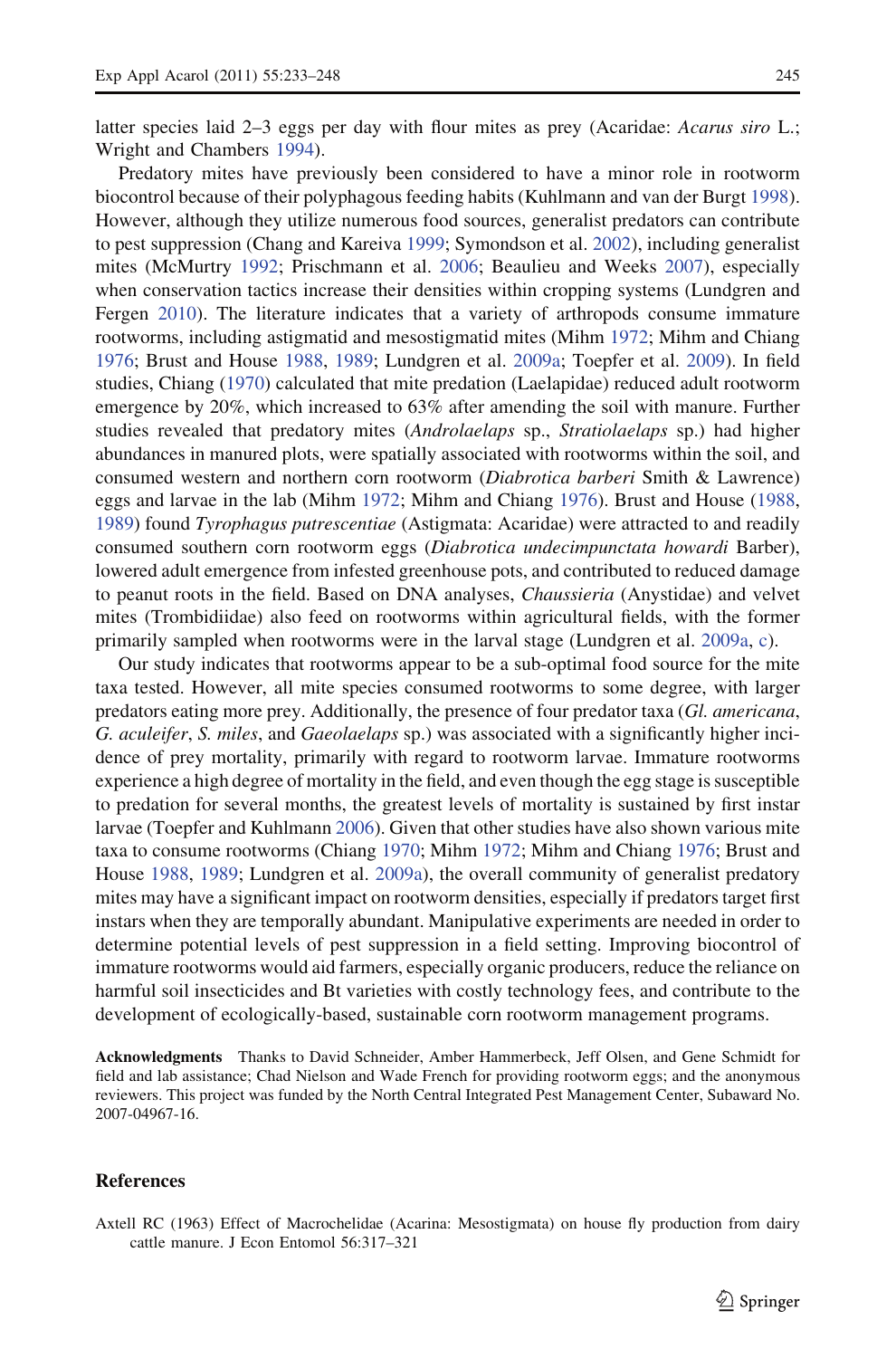- <span id="page-13-0"></span>Beaulieu F, Weeks AR (2007) Free-living mesostigmatic mites in Australia: their roles in biological control and bioindication. Aust J Exp Agric 47:460–478
- Bedano JC, Ruf A (2007) Soil predatory mite communities (Acari: Gamasina) in agroecosystems of central Argentina. Appl Soil Ecol 36:22–31
- Berndt O, Meyhöfer R, Poehling H-M (2003) Propensity towards cannibalism among Hypoaspis aculeifer and H. miles, two soil-dwelling predatory mite species. Exp Appl Acarol 31:1–14
- Berndt O, Poehling H-M, Meyhöfer R (2004) Predation capacity of two predatory laelapid mites on soildwelling thrips stages. Entomol Exp Appl 112:107–115
- Brust GE, House GJ (1988) A study of *Tyrophagous putrescentiae* (Acari: Acaridae) as a facultative predator of southern corn rootworm eggs. Exp Appl Acarol 4:335–344
- Brust GE, House GJ (1989) Effects of soil moisture, no-tillage and predators on southern corn rootworm (Diabrotica undecimpunctata howardi) survival in corn agroecosystems. Agric Ecosys Environ 31:199–216
- Chang GC, Kareiva P (1999) The case for indigenous generalists in biological control. In: Hawkins BA, Cornell HV (eds) Theoretical approaches to biological control. Cambridge University Press, Cambridge, UK, pp 103–115
- Chiang HC (1970) Effects of manure applications and mite predation on corn rootworm populations in Minnesota. J Econ Entomol 63:934–936
- Enkegaard A, Sardar MA, Brødsgaard HF (1997) The predatory mite Hypoaspis miles: biological and demographic characteristics on two prey species, the mushroom sciarid fly, Lycoriella solani, and the mould mite, Tyrophagus putrescentiae. Entomol Exp Appl 82:135–146
- Evans GO, Till WM (1979) Mesostigmatic mites of Britain and Ireland (Chelicerata: Acari-Parasitiformes): an introduction to their external morphology and classification. Trans Zool Soc Lond 35:139–270
- Games PA, Howell JF (1976) Pairwise multiple comparison procedures with unequal N's and/or variances: a Monte Carlo study. J Educ Stat 1:113–125
- Godfrey LD, Meinke LJ, Wright RJ (1993) Vegetative and reproductive biomass accumulation in field corn: response to root injury by western corn rootworm (Coleoptera: Chrysomelidae). J Econ Entomol 86:1557–1573
- Gray ME, Sappington TW, Miller NJ, Moeser J, Bohn MO (2009) Adaptation and invasiveness of western corn rootworm: intensifying research on a worsening pest. Annu Rev Entomol 54:303–321
- Halliday RB, Holm E (1987) Mites of the family Macrochelidae as predators of two species of dungbreeding pest flies. Biocontrol 32:333–338
- Halliday RB, Lindquist EE (2007) Nomenclatural notes on the names Gaeolaelaps and Geolaelaps (Acari: Laelapidae). Zootaxa 1621:65–67
- Hyatt KH, Emberson RM (1988) A review of the Macrochelidae (Acari: Mesostigmata) of the British Isles. Bull Br Mus Nat Hist (Zool) 54:63–125
- Karg VW (1968) Soil biological investigation of the suitability of mites, particularly the predatory type as indicators. Pedobiologia 8:30–49
- Karg VW (1979) The genus Hypoaspis Canestrini, 1884 (Acarina, Parasitiformes). Zool Jb Syst 106:65–104
- Krantz GW (1983) Mites as biological control agents of dung-breeding flies, with special reference to the Macrochelidae. In: Hoy MA, Cunningham GL, Knutson L (eds) Biological control of pests by mites. University of California, Berkeley, pp 91–98
- Krantz GW, Ainscough BD (1990) Acarina: Mesostigmata (Gamasida). In: Dindal DL (ed) Soil biology guide. Wiley, New York, pp 583–665
- Krysan JL, Jackson JJ, Lew AC (1984) Field termination of egg diapause in Diabrotica with new evidence of extended diapause in D. barberi (Coleoptera: Chrysomelidae). Environ Entomol 13:1237–1240
- Kuhlmann U, van der Burgt WACM (1998) Possibilities for biological control of the western corn rootworm, Diabrotica virgifera virgifera LeConte, in Central Europe. Biocontrol News Info 19:59–68N
- Levine E, Spencer JL, Isard SA, Onstad DW, Gray ME (2002) Adaptation of the western corn rootworm to crop rotation: evolution of a new strain in response to a management practice. Am Entomol 48:94–107
- Lindquist EE, Krantz GW, Walter DE (2009) Order Mesostigmata. In: Krantz GW, Walter DE (eds) A manual of acarology, 3rd edn. Texas Tech University Press, Lubbock, pp 124–232
- Lundgren JG, Fergen JK (2010) The effects of a winter cover crop on *Diabrotica virgifera* (Coleoptera: Chrysomelidae) populations and beneficial arthropod communities in no-till maize. Environ Entomol 39:1816–1828
- Lundgren JG, Ellsbury ME, Prischmann DA (2009a) PCR-based analysis of the predator community associated with Diabrotica virgifera immatures. Ecol Appl 19:2157–2166
- Lundgren JG, Haye T, Toepfer S, Kuhlmann U (2009b) A multifaceted hemolymph defense against predation in Diabrotica virgifera virgifera larvae. Biocontrol Sci Techn 19:871–880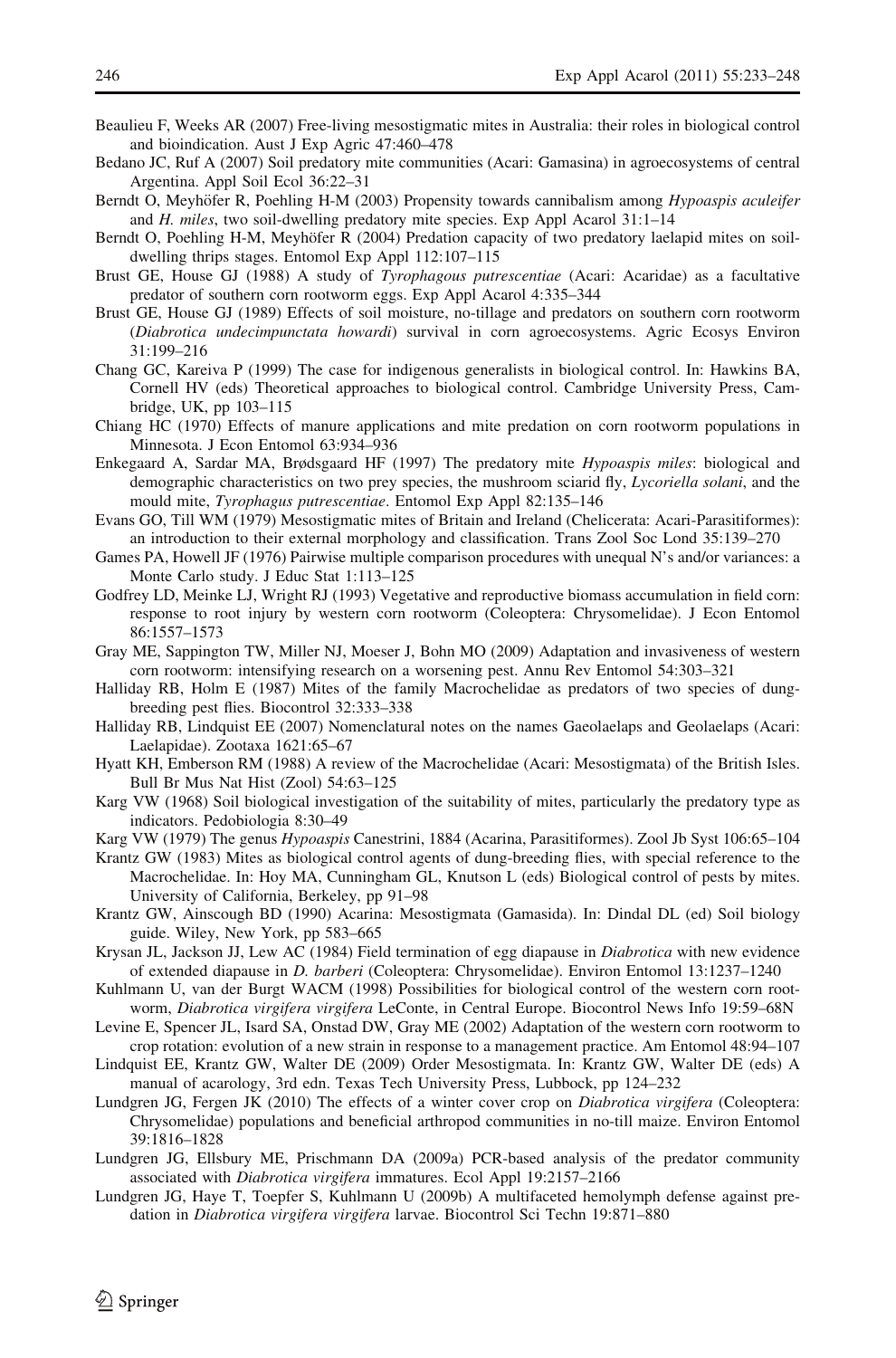- <span id="page-14-0"></span>Lundgren JG, Nichols S, Prischmann DA, Ellsbury ME (2009c) Seasonal and diel activity patterns of generalist predators associated with *Diabrotica virgifera virgifera* immatures (Coleoptera: Chrysomelidae). Biocontrol Sci Techn 19:327–333
- Lundgren JG, Toepfer S, Haye T, Kuhlmann U (2010) Haemolymph defence of an invasive herbivore: its breadth of effectiveness against predators. J Appl Entomol 134:439–448
- Mašán P, Halliday B (2010) Review of the European genera of Eviphididae (Acari: Mesostigmata) and the species occurring in Slovakia. Zootaxa 2585:1–122
- McMurtry JA (1992) Dynamics and potential impact of 'generalist' phytoseiids in agroecosystems and possibilities for establishment of exotic species. Exp Appl Acarol 14:371–382
- Messelink GJ, van Holstein-Saj R (2006) Potential for biological control of the bulb scale mite (Acari: Tarsonemidae) by predatory mites in amaryllis. Proc Neth Entomol Soc Meet 17:113–118
- Mihm JA (1972) Ecological observations on predatory mites in relation to northern and western corn rootworms. MS thesis, University of Minnesota, MN
- Mihm JA, Chiang HC (1976) Laboratory studies of the life cycle and reproduction of some soil-and manureinhabiting predatory mites (Acarina: Laelapidae). Pedobiologia 16:353–363
- Miller NJ, Guillemaud T, Giordano R, Siegfried BD, Gray ME, Meinke LJ, Sappington TW (2009) Genes, gene flow and adaptation of *Diabrotica virgifera virgifera*. Agric For Entomol 11:47-60
- Moore JC, Walter DE, Hunt HW (1988) Arthropod regulation of micro- and mesobiota in below-ground detrital food webs. Annu Rev Entomol 33:419–439
- Prischmann DA, James DG, Wright LC, Snyder WE (2006) Effects of generalist phytoseiid mites and grapevine canopy structure on spider mite (Acari: Tetranychidae) biocontrol. Environ Entomol 35: 56–67
- Riedell WE (1990) Rootworm and mechanical damage effects on root morphology and water relations in maize. Crop Sci 30:628–631
- Rodriguez JG, Wade CF (1961) The nutrition of Macrocheles muscaedomesticae (Acarina: Macrochelidae) in relation to its predatory action on the house fly egg. Ann Entomol Soc Amer 54:782–788
- Ruf A (1998) A maturity index for predatory soil mites (Mesostigmata: Gamasina) as an indicator of environmental impacts of pollution on forest soils. Appl Soil Ecol 9:447–452
- Sardar MA, Murphy PW (1987) Feeding tests of grassland soil-inhabiting gamasine predators. Acarologia 28:117–121
- Schroeder JB, Ratcliffe ST, Gray ME (2005) Effect of four cropping systems on variant western corn rootworm (Coleoptera: Chrysomelidae) adult and egg densities and subsequent larval injury in rotated maize. J Econ Entomol 98:1587–1593
- Shereef GM, Soliman ZR, Afifi AM (1980) Economic importance of the mite, Hypoaspis miles (Berlese) (Mesostigmata: Laelapidae) and its life history. Bull Zool Soc Egypt 30:130–138
- Spencer JL, Hibbard BE, Moeser J, Onstad DW (2009) Behavior and ecology of the western corn rootworm (Diabrotica virgifera virgifera LeConte). Agric For Entomol 11:9–27
- Spike BP, Tollefson JJ (1991) Yield response of corn subjected to western corn rootworm (Coleoptera: Chrysomelidae) infestation and lodging. J Econ Entomol 84:1585–1590
- Sutter GR, Fisher JR, Elliott NC, Branson TF (1990) Effect of insecticide treatments on root lodging and yields of maize in controlled infestations of western corn rootworms (Coleoptera: Chrysomelidae). J Econ Entomol 83:2414–2420
- Symondson WOC, Sunderland KD, Greenstone MH (2002) Can generalist predators be effective biocontrol agents? Annu Rev Entomol 47:561–594
- SYSTAT Software Inc. (2007) SYSTAT version 12.02. SYSTAT Software Inc., Chicago
- Toepfer S, Kuhlmann U (2006) Constructing life-tables for the invasive maize pest Diabrotica virgifera virgifera (Col.; Chrysomelidae) in Europe. J Appl Entomol 130:193–205
- Toepfer S, Haye T, Erlandson M, Goettel M, Lundgren JG, Kleespies RG, Weber DC, Cabrera Walsh G, Jackson J, Peters A, Ehlers R-U, Strasser H, Moore D, Keller S, Vidal S, Kuhlmann U (2009) A review of the natural enemies of beetles in the subtribe Diabroticina (Coleoptera: Chrysomelidae): implications for sustainable pest management. Biocontrol Sci Techn 19:1–65
- van Rosen K, Ester A (2010) Chemical control of Diabrotica virgifera virgifera LeConte. J Appl Entomol 134:376–384
- Wade CF, Rodriguez JG (1961) Life history of Macrocheles muscaedomesticae (Acarina: Macrochelidae), a predator of the house fly. Ann Entomol Soc Am 54:776–781
- Wallace JB, Blum MS (1971) Reflex bleeding: a highly refined defensive mechanism in *Diabrotica* larvae (Coleoptera: Chrysomelidae). Ann Ent Soc Am 64:1021–1024
- Wallace MMH, Holm E (1983) Establishment and dispersal of the introduced predatory mite, Macrocheles peregrinus Krantz, in Australia. J Aust Entomol Soc 22:345–348